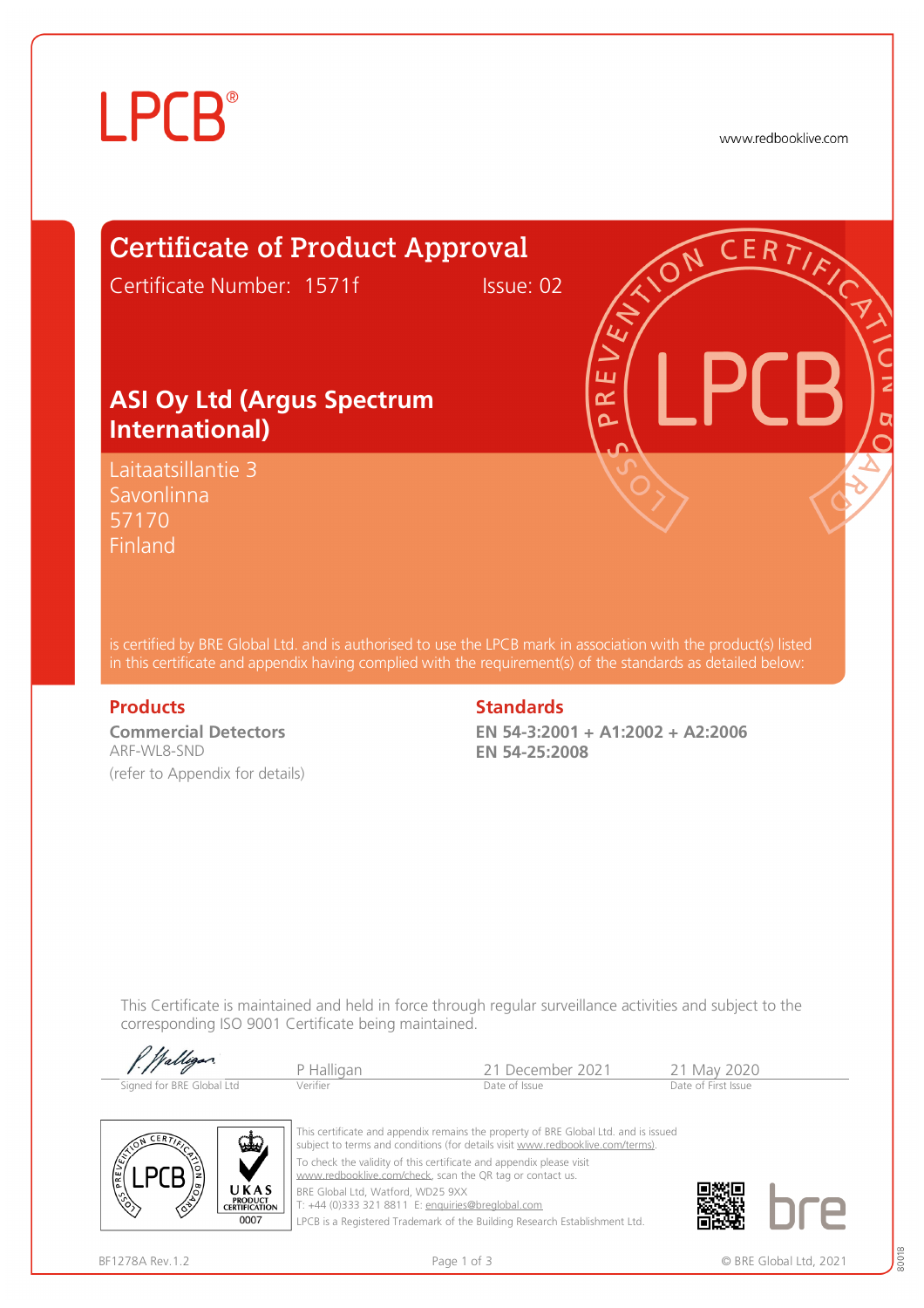# **LPCB**®

# Appendix to Certificate No: 1571f Issue: 02 **ASI Oy Ltd (Argus Spectrum International)**

**Certified** Product Description LPCB Ref.No. ARF-WL8- SND Wireless Type A Indoor Sounder Notes: 1. Meets the requirements of EN 54-3:2001 for the following tones: - Pulse tone, 990Hz (500ms On / 500ms Off) - Dual tone, 990Hz & 650Hz (250ms ~ 250ms) - Continuous tone, 990Hz - Pulsed tone (synchronized), 990Hz (1s On / 1s Off) 2. The device must be used with the following batteries only: - Primary – CR123A (3V) - Secondary – CR123A (3V) 1571f/01

This Certificate is maintained and held in force through regular surveillance activities and subject to the corresponding ISO 9001 Certificate being maintained.

| Walligan.                                                                                                                                                                            | P Halligan | 21 December 2021 | 21 May 2020         |
|--------------------------------------------------------------------------------------------------------------------------------------------------------------------------------------|------------|------------------|---------------------|
| Signed for BRE Global Ltd                                                                                                                                                            | Verifier   | Date of Issue    | Date of First Issue |
| This certificate and appendix remains the property of BRE Global Ltd. and is issued<br><b>VELY</b><br>subject to terms and conditions (for details visit www.redbooklive.com/terms). |            |                  |                     |



T: +44 (0)333 321 8811 E: [enquiries@breglobal.com](mailto:enquiries@breglobal.com)

LPCB is a Registered Trademark of the Building Research Establishment Ltd.



**LPCB** 

UKAS **PRODUCT<br>CERTIFICATION**  $0007$ 

80018